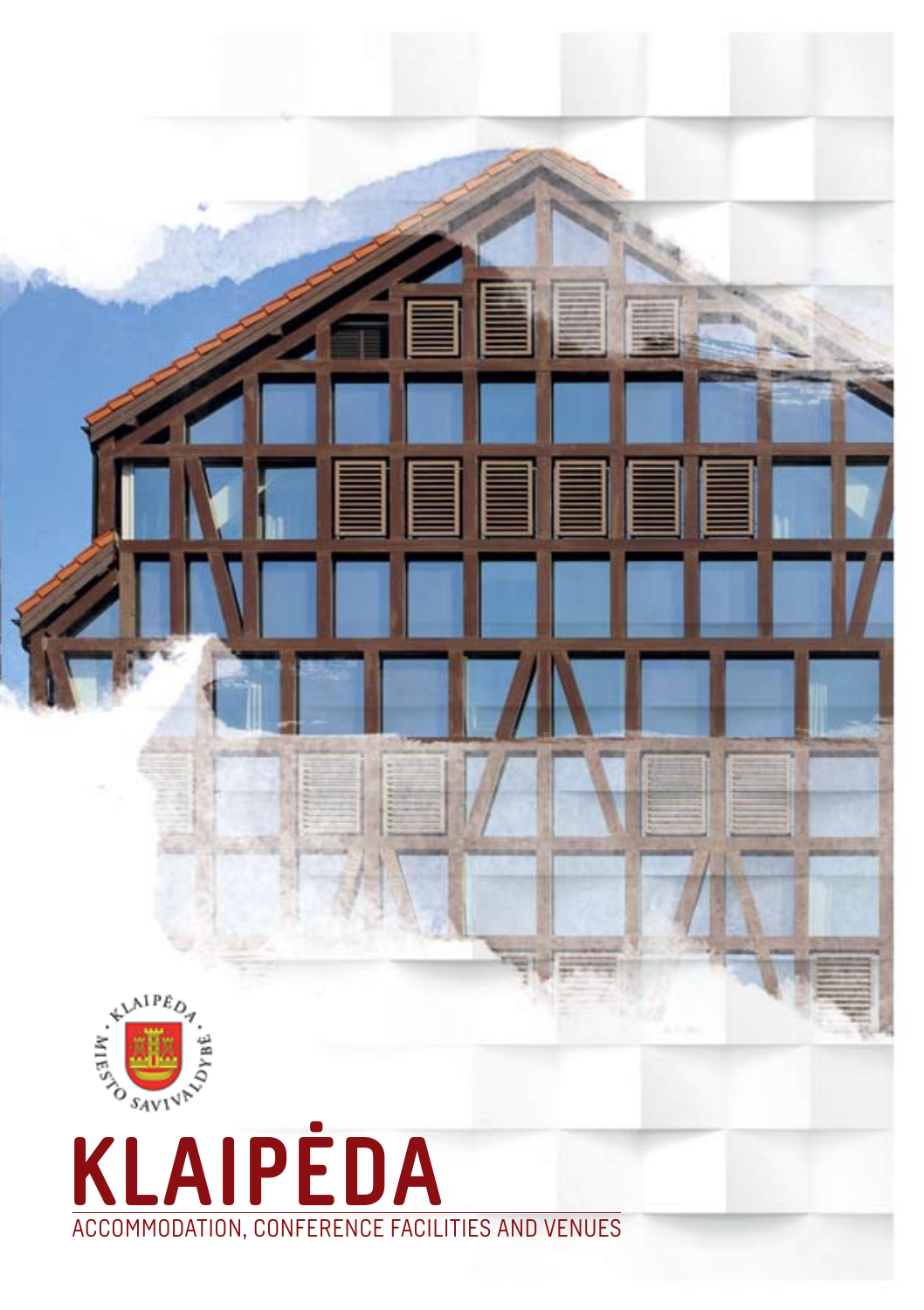

# **Klaipėda**

Klaipėda is the third largest city and the only sea port in Lithuania. It is about 2 hours drive from Kaunas and 3 hours from Vilnius. The city welcomes cruise ships and tourists to visit white sand beaches, fascinating sea museum, summer sea festivals, and among others – an intriguing Old Town

The largest city in western Lithuania has many small shops, museums, cosy cafés and bars along with numerous monuments and entertainment activities. The sound of the Carillon tower, or a visit to the music and drama theatres, or the Art Exhibition Palace, offer a different kind of Klaipėda's sightseeing experience.

There is a wide choice of accommodation in Klaipėda: from the cheapest youth hostel to four-star hotels. Most of the hotels are situated in the Old Town and the central part of the city, some of them are by the sea. The hotels and other venues used for conferences are cosy, attractive, and have wonderful ambience. There are also plenty of activities in the city for the conference attendees to relax and have team-building experiences.

Klaipėda welcomes you!

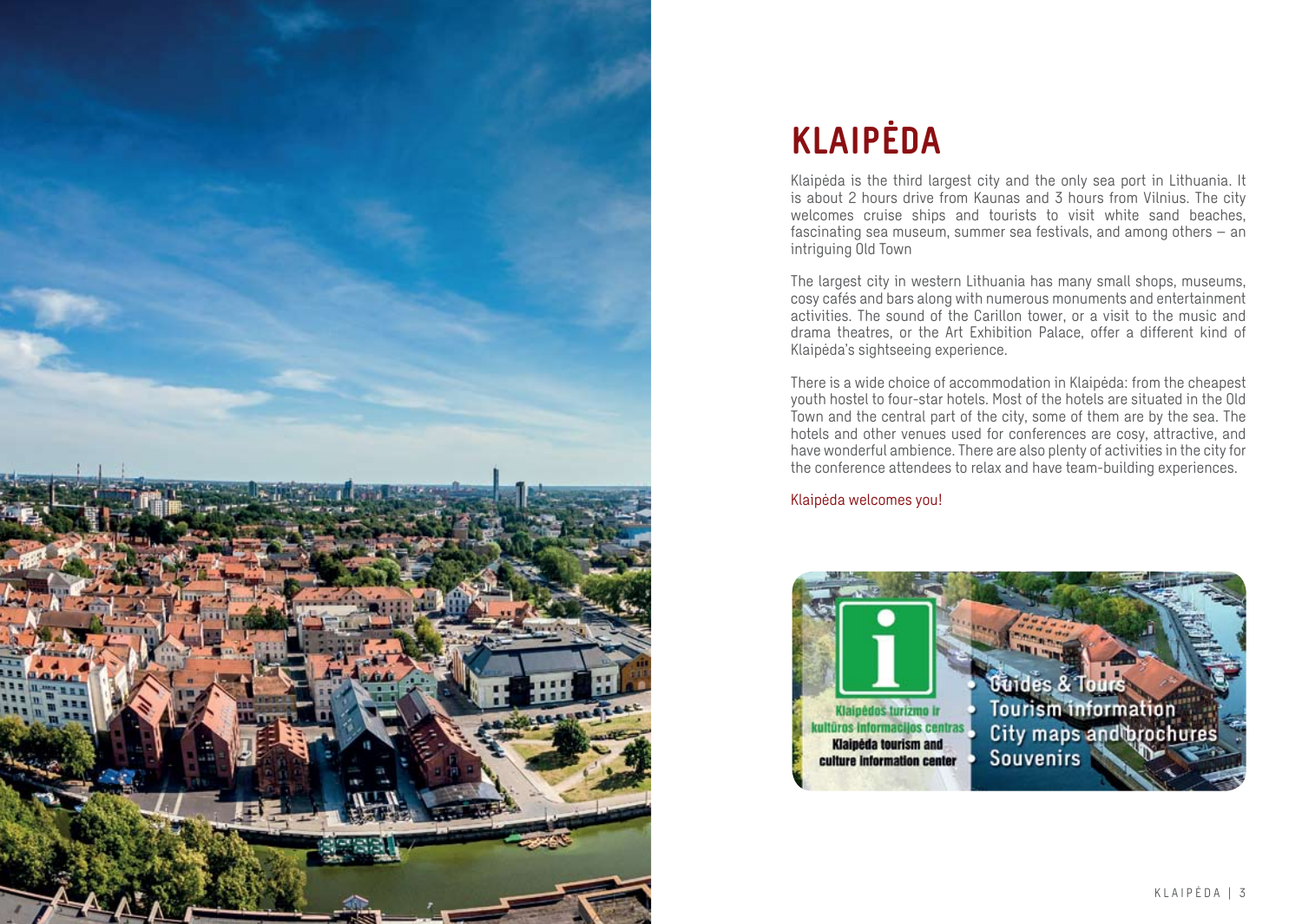## **AccomModation Hotels**

| No.              | Name, address, contact information                                                                                                                | <b>Capacity / Number</b><br>of the rooms | <b>Disability facilities /</b><br>equipment available | <b>Pets allowed</b>   | <b>Restaurant</b>     | <b>Description</b>                                                                                                                                                                                    |
|------------------|---------------------------------------------------------------------------------------------------------------------------------------------------|------------------------------------------|-------------------------------------------------------|-----------------------|-----------------------|-------------------------------------------------------------------------------------------------------------------------------------------------------------------------------------------------------|
| 1.               | "Amberton" Klaipėda ****<br>Naujojo Sodo str. 1, Klaipėda<br>Tel. +370 46 404372<br>klaipeda@amberton.lt<br>www.ambertonhotels.lt                 | 492/246                                  |                                                       | O                     | $\mathbf{\Theta}$     | The hotel is located in the city center, a few minutes<br>walk of the Klaipeda Castle and other local attractions.<br>For your conveniences in the hotel you will find a<br>swimming pool and gym.    |
| 2.               | "Ararat All Suites Hotel" ****<br>Liepų str. 48A, Klaipėda<br>Tel. +370 46 400880<br>info@ararat.lt<br>www.ararat.lt                              | 60/27                                    |                                                       | $\boldsymbol{\Theta}$ | $\boldsymbol{\Theta}$ | The hotel is located in Klaipėda's center, by a sculpture<br>park, just a few minutes walk from the old town. For<br>your conveniences in the hotel you will find SPA area<br>and sauna.              |
| $\overline{3}$ . | "Euterpė" ****<br>Daržų str. 9, Klaipėda<br>Tel. +370 46 474703<br>hotel@euterpe.lt<br>www.euterpe.lt                                             | 41/23                                    | 0                                                     | O                     | $\mathbf O$           | The hotel is located in Klaipėda's old town, just a few<br>minutes walk from the city center.                                                                                                         |
| 4.               | "Dunetton" ****<br>Jūros str. 23, Klaipėda<br>Tel. +370 46 385577<br>hello@dunettonhotel.lt<br>www.dunettonhotel.lt                               | 39/20                                    |                                                       | $\mathbf O$           | $\boldsymbol{\Theta}$ | The hotel is located in Klaipėda's center, just a few<br>minutes walk from the old town. For your conveniences<br>in the hotel you will find SPA area and sauna.                                      |
| 5.               | "National hotel Klaipėda" ****<br>Žvejų str. 21 / Teatro str. 1, Klaipėda<br>Tel. +370 46 211111<br>info@nationalhotel.lt<br>www.nationalhotel.lt | 110/50                                   |                                                       | $\blacklozenge$       | $\mathbf{O}$          | The hotel is located in Klaipėda's old town, just a few<br>minutes walk from the city center.                                                                                                         |
| 6.               | "Navalis" ****<br>Herkaus Manto str. 23, Klaipėda<br>Tel. +370 46 404200<br>info@navalis.lt<br>www.navalis.lt                                     | 35/28                                    | 0                                                     | 9                     | $\boldsymbol{\Theta}$ | The hotel is located in Klaipėda's center, in the old,<br>remodeled house, just a few minutes walk from the old<br>town. For your conveniences in the hotel you will find<br>sauna and swimming pool. |
| 7.               | "Michaelson boutique Hotel" ****<br>Žvejų str. 18A, Klaipėda<br>Tel. +370 46 224413<br>info@hotelmichaelson.com<br>www.hotelmichaelson.com        | 32/16                                    |                                                       |                       | Ð                     | The hotel is located in Klaipėda's old town on the bank<br>of the Dane river near the castle site, in a restored<br>warehouses' building dating back to the 18th century.                             |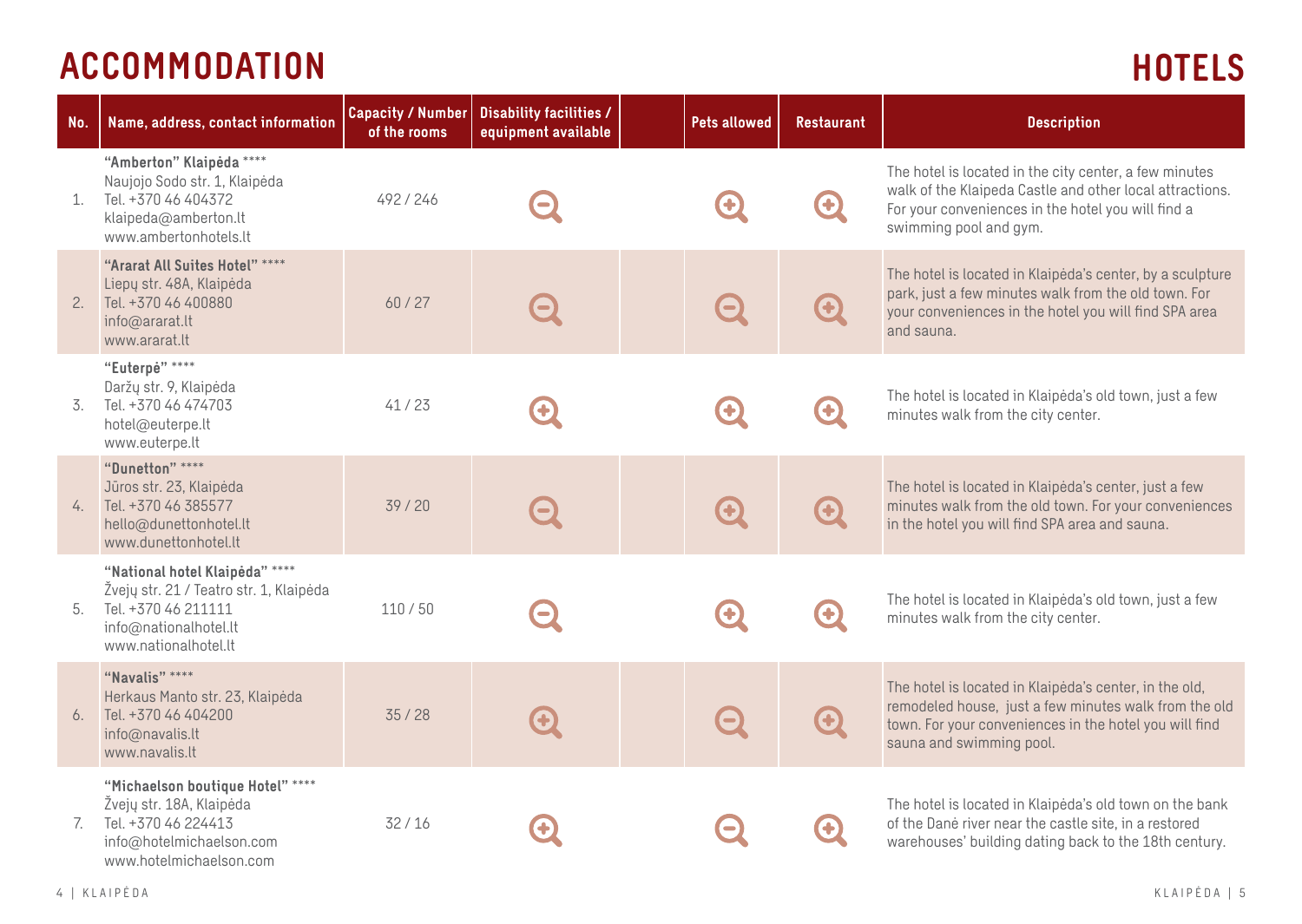| No. | Name, address, contact information                                                                                                                                | <b>Capacity / Number</b><br>of the rooms | <b>Disability facilities /</b><br>equipment available | <b>Pets allowed</b> | <b>Restaurant</b> | <b>Description</b>                                                                                                                                                               |
|-----|-------------------------------------------------------------------------------------------------------------------------------------------------------------------|------------------------------------------|-------------------------------------------------------|---------------------|-------------------|----------------------------------------------------------------------------------------------------------------------------------------------------------------------------------|
| 8.  | "Radisson Blu hotel" Klaipėda ****<br>Šaulių str. 28, Klaipėda<br>Tel. +370 46 490800<br>sales.klaipeda@radissonblu.com<br>www.radissonblu.com/hotel-<br>klaipeda | 150/74                                   | $\mathbf{F}$                                          | ¢                   | $\bigodot$        | The hotel is located in Klaipėda's center, just a few<br>minutes walk from the old town. For your conveniences<br>in the hotel you will find gym.                                |
| 9.  | "Aribė" ***<br>Bangų str. 17A, Klaipėda<br>Tel. +370 46 490940<br>hotel@aribe.lt<br>www.aribe.lt                                                                  | 30/21                                    |                                                       | $\mathbf G$         | 0                 | The hotel is located in Klaipėda's center, just a few<br>minutes walk from the old town.                                                                                         |
| 10. | "Klaipėda Art Hotel Bohema" ***<br>Galinio Pylimo str. 16, Klaipėda<br>Tel. +370 46 411884<br>lugne@tubinas.lt<br>www.tubinas.eu                                  | 100/49                                   | 9                                                     | $\bullet$           | $\mathbf{G}$      | The hotel is located in Klaipėda's old town, just a few<br>minutes walk from the city center.                                                                                    |
| 11. | "Green Park Hotel" Klaipėda ***<br>Minijos str. 119, Klaipėda<br>Tel. +370 46 380803<br>info.klaipeda@greenhotels.lt<br>www.greenhotels.lt/klaipeda/              | 168/84                                   |                                                       | $\bigodot$          | $\bigodot$        | The hotel is located just a 2-minute drive from the ferry<br>port and is 3 km away from Klaipėda's old town.                                                                     |
| 12. | "Ibis Styles Klaipėda Aurora" ***<br>Nemuno str. 51, Klaipėda<br>Tel. +370 46 297000<br>HA0X6@accor.com<br>www.accorhotels.com                                    | 297/144                                  | 0                                                     | $\bullet$           | $\mathbf O$       | The hotel is located just a few minutes walk from the<br>ferry port and 2,5 km away from Klaipėda's old town.                                                                    |
| 13. | Klaipėdos "Vėtra" ***<br>Taikos av. 80A, Klaipėda<br>Tel. +370 46 348002<br>vetra.klaipeda@hotel.lt<br>www.vetrahotel.lt                                          | 34/17                                    |                                                       |                     |                   | The hotel is located in the peaceful southern area of<br>Klaipėda, 5 km away from Klaipėda's old town. For<br>your conveniences in the hotel you will find sauna and<br>jacuzzi. |
|     | "Memel Hotel" ***<br>Bangų str. 4, Klaipėda<br>14. Tel. +370 46 474900<br>info@memelhotel.lt<br>www.memelhotel.lt                                                 | 100/50                                   |                                                       |                     | $\sim$ $\sim$     | The hotel is located in Klaipėda's center, just a few<br>minutes walk from the old town.                                                                                         |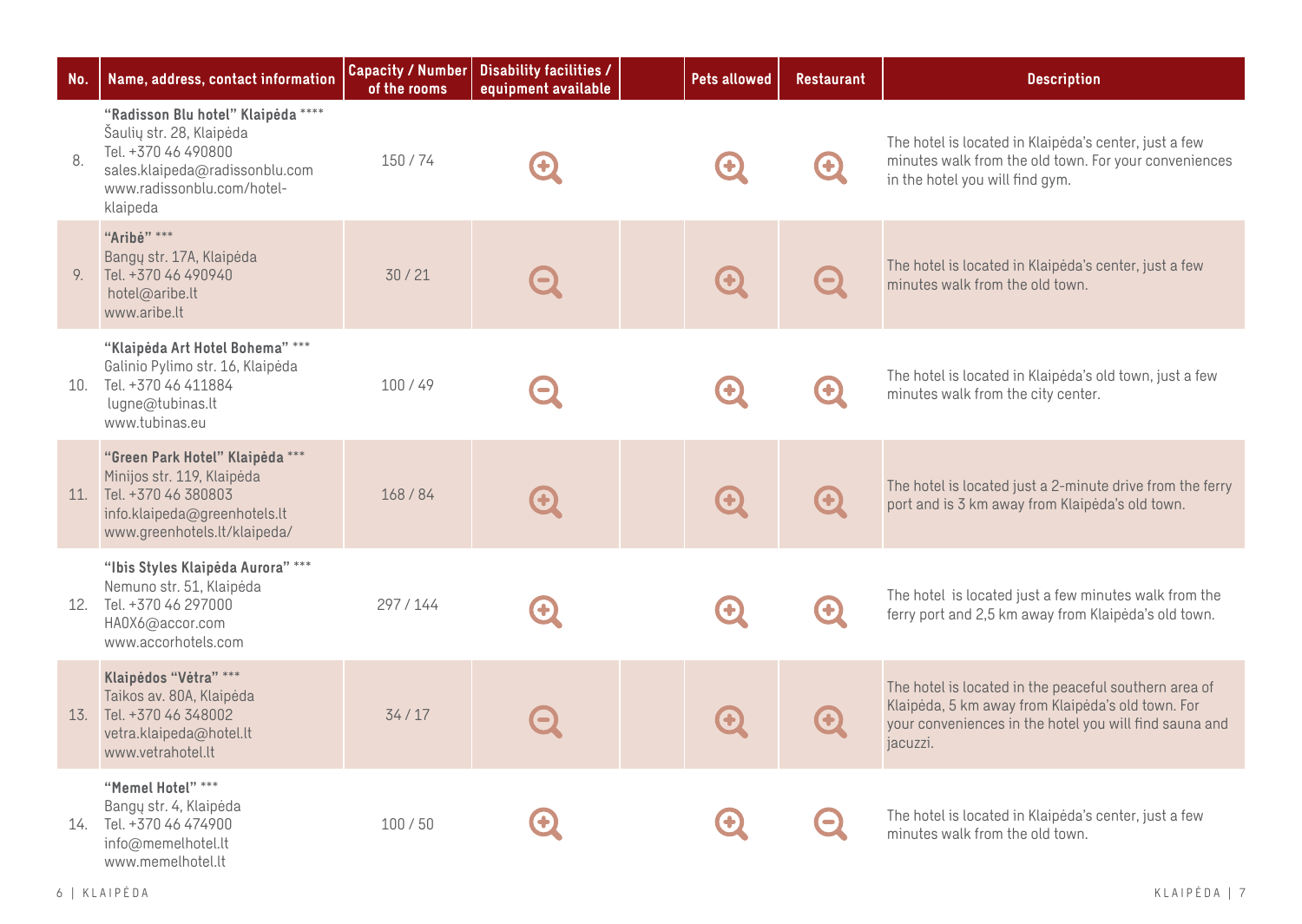| No. | Name, address, contact information                                                                                                               | <b>Capacity / Number</b><br>of the rooms | <b>Disability facilities /</b><br>equipment available | <b>Pets allowed</b> | <b>Restaurant</b>     | <b>Description</b>                                                                                                                                                                                           |
|-----|--------------------------------------------------------------------------------------------------------------------------------------------------|------------------------------------------|-------------------------------------------------------|---------------------|-----------------------|--------------------------------------------------------------------------------------------------------------------------------------------------------------------------------------------------------------|
| 15. | "Morena" ***<br>Audros str. 8A, Klaipėda,<br>Tel. +370 46 351314<br>admin@morenahotel.lt<br>www.morenahotel.lt                                   | 50/26                                    |                                                       |                     | $\mathbf{\Theta}$     | The hotel is located only 200 m away from the sand<br>beach of the Baltic sea and 4 km away from the center<br>of Klaipėda. For your conveniences in the hotel you will<br>find sauna.                       |
| 16. | "Old Mill Hotel" ***<br>Žvejų str. 22, Klaipėda<br>Tel. +370 46 219215<br>info@oldmillhotel.lt<br>www.oldmillhotel.lt                            | 62/31                                    | 0                                                     | $\mathbf O$         | $\boldsymbol{\Theta}$ | The hotel is located in Klaipėda's old town, on the bank<br>of the Dane river near the castle site.                                                                                                          |
| 17. | "Old Mill Conference Hotel" ***<br>Žvejų str. 20, Klaipėda<br>Tel. +370 46 474764<br>info@oldmillhotel.lt<br>www.oldmillhotel.lt                 | 30/15                                    | 9                                                     | O                   | $\mathbf{\Theta}$     | The hotel is located in Klaipėda's old town, on the bank<br>of the Dane river near the castle site.                                                                                                          |
| 18. | "Pajūrio vieškelis" ***<br>Liepojos str. 7A, Klaipėda<br>Tel. +370 680 78036<br>info@pajuriovieskelis.lt                                         | 41/16                                    | $\boldsymbol{\Theta}$                                 | $\bullet$           | $\boldsymbol{\Theta}$ | The hotel is located in the peaceful northern area of<br>Klaipėda, 2 km away from Klaipėda's center and 3 km<br>from the beach. For your conveniences in the hotel you<br>will find swimming pool and sauna. |
| 19. | "Palva" ***<br>Smiltynės str. 19, Klaipėda<br>Tel. +370 612 75134<br>info@hotelpalva.lt<br>www.hotelpalva.lt                                     | 40/17                                    | $\mathbf{O}$                                          | $\mathbf G$         | $\boldsymbol{\Theta}$ | The hotel is located in Smiltyne settlement on the<br>peninsula of Curonian Spit, only 2 km away from the<br>beach. For your conveniences in the hotel you will find<br>swimming pool and sauna.             |
| 20. | "Promenada" ***<br>Šaulių str. 41, Klaipėda<br>Tel. +370 46 40 30 20,<br>hotel@promenada.lt<br>www.promenada.lt                                  | 40/22                                    | ۸                                                     | $\bigodot$          | $\boldsymbol{\Theta}$ | The hotel is located in the center of Klaipėda city near<br>Lietuvininkų Square. It is only few minutes walk from<br>the old town or bus and train stations.                                                 |
| 21. | "Smiltynės Jachtklubas" ***<br>Smiltynės str. 25, Klaipėda<br>Tel. +370 663 55550<br>info@smiltynesjachtklubas.lt<br>www.smiltynesjachtklubas.lt | 70/40                                    |                                                       |                     |                       | The hotel is located in Smiltyne settlement on the<br>peninsula of Curonian Spit, only 2 km away from the<br>beach.                                                                                          |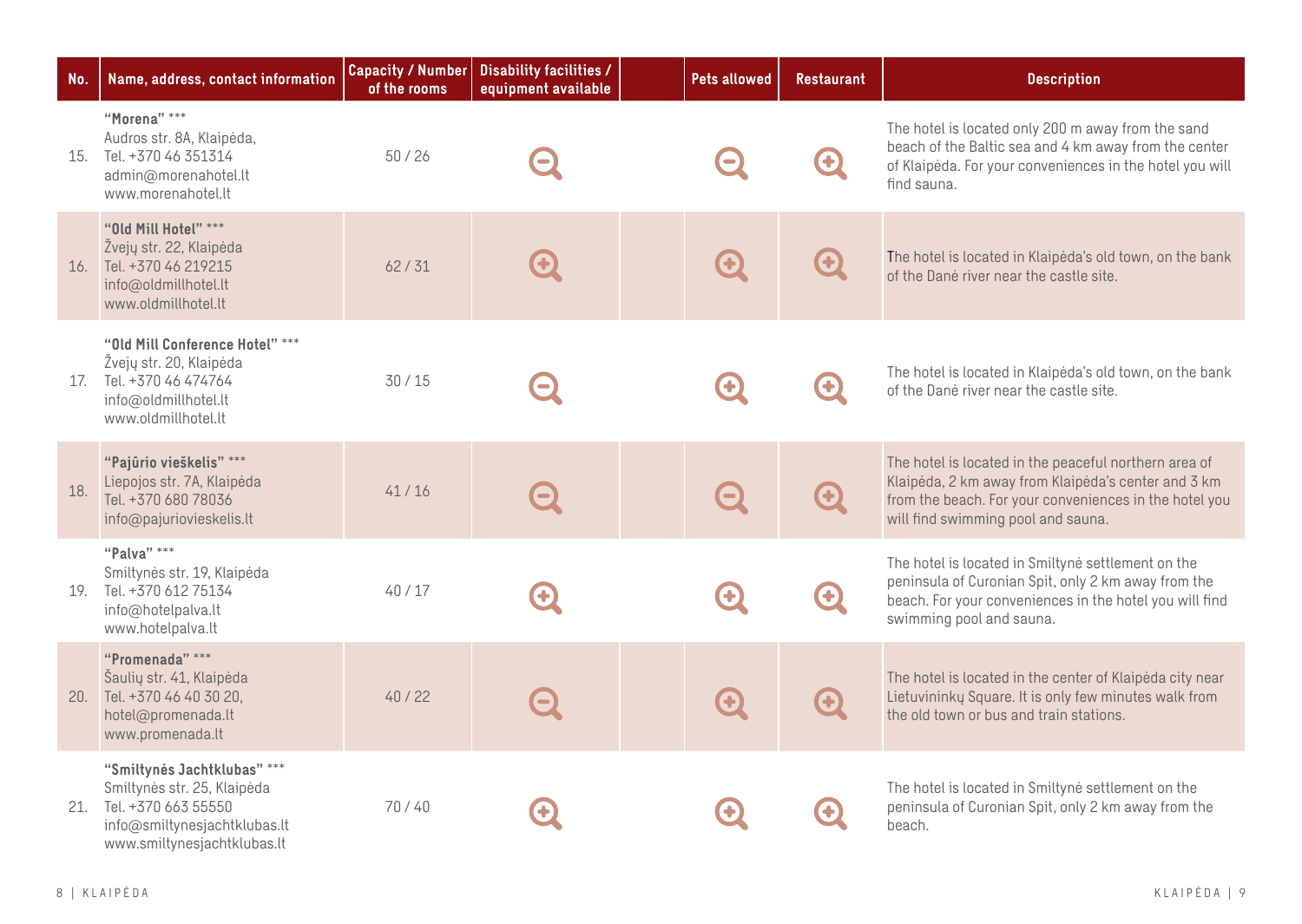| No. | Name, address, contact information                                                   | of the rooms | Capacity / Number   Disability facilities /<br>equipment available | <b>Pets allowed</b> | <b>Restaurant</b> | <b>Description</b>                                                                            |
|-----|--------------------------------------------------------------------------------------|--------------|--------------------------------------------------------------------|---------------------|-------------------|-----------------------------------------------------------------------------------------------|
| 22. | "Astra" **<br>Pilies str. 2, Klaipėda<br>Tel. +370 46 313849                         | 30/14        | $\bullet$                                                          |                     | (+                | The hotel is located in Klaipėda's old town, near<br>the castle harbour.                      |
| 23. | "Rūta"*<br>Debreceno str. 11, Klaipėda<br>Tel. +370 46 343341<br>rutahotel@yahoo.com | 24/9         | $\overline{\phantom{a}}$                                           | 0                   | $\blacksquare$    | The hotel is located in the southern area of Klaipėda,<br>5 km away from Klaipėda's old town. |



Time stops at "MICHAELSON boutique HOTEL" bar, an oasis for gourmands and lovers of strong coffee, well balanced food, good wines and exclusive strong drinks. This is a perfect place to enjoy breakfast or lunch, to work and have business meetings. You may relax here, while admiring the Dane river or even book a table at any time of the day to commemorate personal or other important occasions. Our team will be always pleased to share news with You. We invite You to enjoy emotions! You are always welcome here!







Traditional Lithuanian dishes in the very heart of the Old Town Klaipėda

ETNO DVARAS is the first traditional Lithuanian food restaurant that has been certified by CULINARY HERITAGE FUND



Sukilėlių str. 8 (Theater Square), Klaipėda + 370 640 37654 www.etnodvaras.lt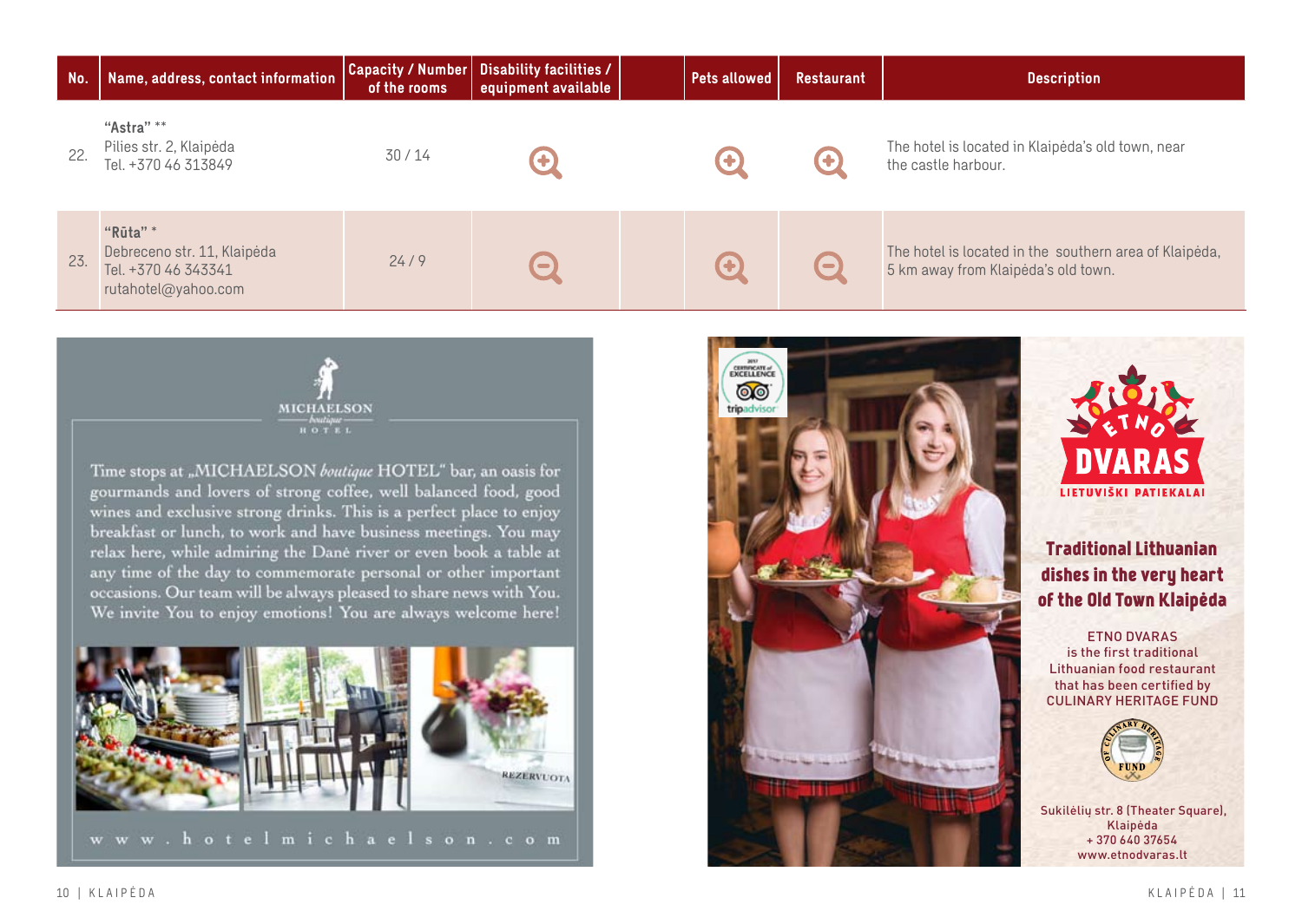# **GUEST HOUSES**

| No. | Name, address, contact<br>information                                                                                      | <b>Capacity / Number</b><br>of the rooms | <b>Disability facilities /</b><br>equipment available | <b>Pets</b><br>allowed   | <b>Restaurant</b>        | <b>Description</b>                                                                                  |
|-----|----------------------------------------------------------------------------------------------------------------------------|------------------------------------------|-------------------------------------------------------|--------------------------|--------------------------|-----------------------------------------------------------------------------------------------------|
| 1.  | "Aismares"<br>Tilžės str. 9, Klaipėda<br>Tel. +370 46 420195<br>info@aismares.lt<br>www.aismares.lt                        | 16/8                                     |                                                       | $\overline{\phantom{0}}$ | $\mathbf{\Theta}$        | The guest house is located in Klaipėda's center, just a few<br>minutes walk from the old town.      |
| 2.  | "Fortūna"<br>Poilsio str. 28, Klaipėda<br>Tel. +370 46 348028<br>fortuna.klaipeda@gmail.com<br>www.fortuna.lt              | 15/8                                     |                                                       | $\boldsymbol{\Theta}$    | $\boldsymbol{\Theta}$    | The guest house is located in the southern area of<br>Klaipėda, 5 km away from Klaipėda's old town. |
| 3.  | "Friedricho svečių namai" ****<br>Šaltkalvių str. 3, Klaipėda<br>Tel. +370 46 391020<br>hotel@pasazas.lt<br>www.pasazas.lt | 18/6                                     | ۸                                                     | $\blacksquare$           | $\mathbf{\Theta}$        | The guest house is located in Klaipėda's old town, just a<br>few minutes walk from the city center. |
| 4.  | "Klaipėda Inn"<br>Darželio str. 5, Klaipėda<br>Tel. +370 687 42031<br>sveciunamai@termomontage.lt<br>www.sveciu-namai.com  | 18/7                                     |                                                       | $\boldsymbol{\Theta}$    | $\boldsymbol{\Theta}$    | The guest house is located in the southern area of<br>Klaipėda, 4 km away from Klaipėda's old town. |
| 5.  | "KUBU guest house"<br>Vilties str. 2, Klaipėda<br>Tel. +370 650 52311<br>info@kubu.lt<br>www.kubu.lt                       | 24/6                                     | 0                                                     | O                        | $\boldsymbol{\Theta}$    | The guest house is located in Klaipėda's city center, just a<br>few minutes walk from the old town. |
| 6.  | "LITINTERP Klaipėda"<br>Puodžių str. 17, Klaipėda<br>Tel. +370 46 410644<br>klaipeda@litinterp.lt<br>www.litinterp.com     | 46/19                                    |                                                       | $\boldsymbol{\Theta}$    | $\boldsymbol{\Theta}$    | The guest house is located in Klaipėda's city center, just a<br>few minutes walk from the old town. |
| 7.  | "Pirkliy namai"<br>Naujojo Sodo str. 12, Klaipėda<br>Tel. +370 46 313179<br>pirkliunamai@gmail.com<br>www.pirkliunamai.lt  | 16/6                                     |                                                       |                          | $\overline{\phantom{0}}$ | The guest house is located in Klaipėda's city center, just a<br>few minutes walk from the old town. |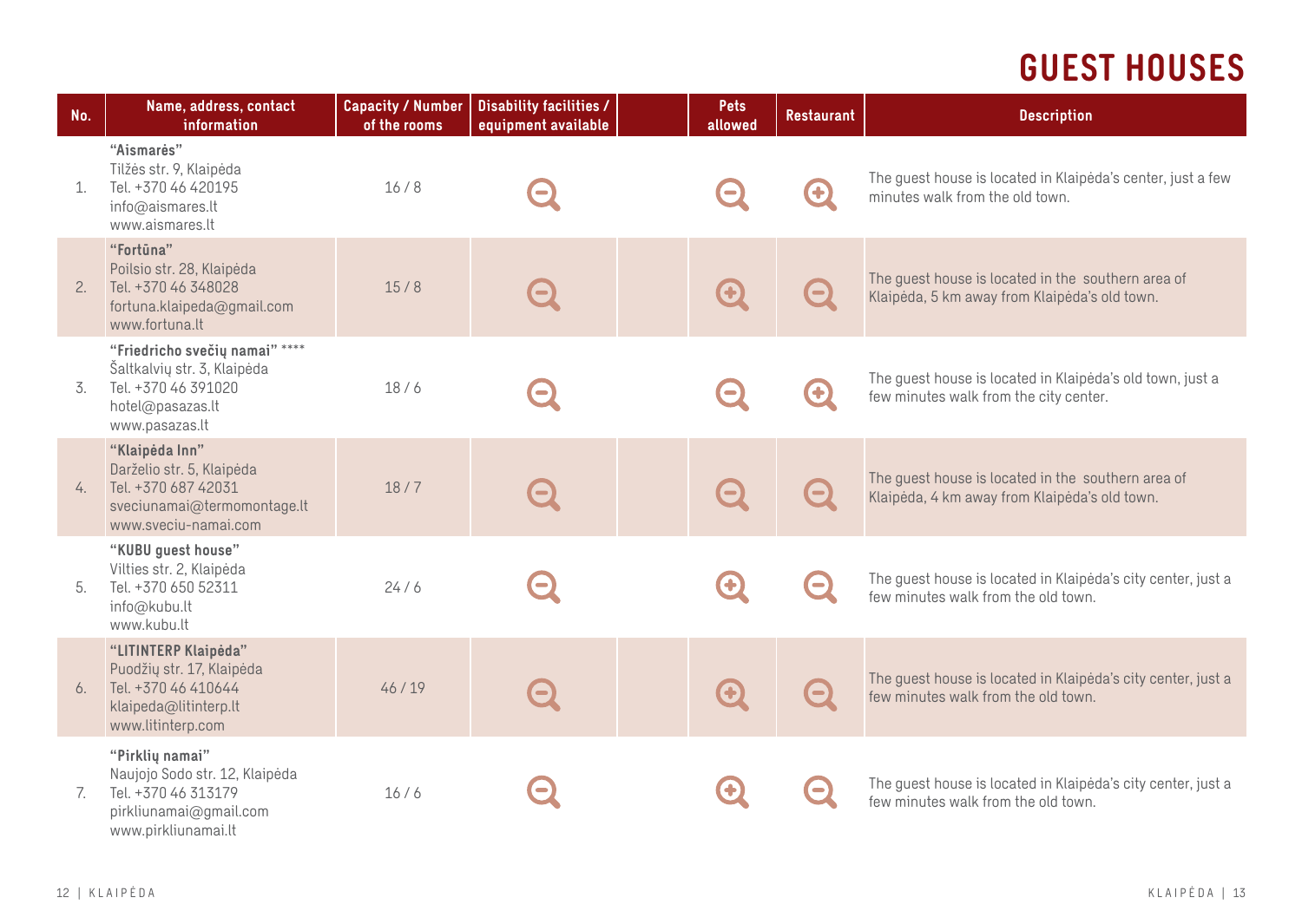| No. | Name, address, contact<br>information                                                                        | <b>Capacity / Number</b><br>of the rooms | Disability facilities /<br>equipment available | <b>Pets</b><br>allowed   | Restaurant               | <b>Description</b>                                                                                  |
|-----|--------------------------------------------------------------------------------------------------------------|------------------------------------------|------------------------------------------------|--------------------------|--------------------------|-----------------------------------------------------------------------------------------------------|
| 8.  | "Preliudija"<br>Kepėjų str. 7, Klaipėda<br>Tel. +370 46 310077<br>preliudija@gmail.com<br>www.preliudija.com | 12/6                                     | $\overline{\phantom{a}}$                       | $\bullet$                | $\sim$                   | The guest house is located in Klaipėda's old town, just a<br>few minutes walk from the city center. |
| 9.  | "Simono Dacho namai"<br>Jūros str. 7, Klaipėda<br>Tel. +370 46 311481<br>office@vdd.lt<br>www.vdd.lt         | 12/4                                     | $\overline{\phantom{a}}$                       | $\left( \bullet \right)$ | $\overline{\phantom{a}}$ | The guest house is located in Klaipėda's city center, just a<br>few minutes walk from the old town. |

### **HOSTELS**

| No. | Name, address, contact<br>information                                                                                           | <b>Capacity / Number</b><br>of the rooms | <b>Disability facilities /</b><br>equipment available | Pets allowed   Restaurant |                | <b>Description</b>                                                                                                                                                |
|-----|---------------------------------------------------------------------------------------------------------------------------------|------------------------------------------|-------------------------------------------------------|---------------------------|----------------|-------------------------------------------------------------------------------------------------------------------------------------------------------------------|
| 1.  | "Klaipėda hostel"<br>Butkų Juzės str. 7-4, Klaipėda<br>Tel. +370 46 211879<br>info@klaipedahostel.com<br>www.klaipedahostel.com | 31/6                                     | $\blacksquare$                                        | $\blacksquare$            | $\blacksquare$ | The hostel is located in Klaipėda's city center, just 2<br>minutes walk from the bus / train stations.                                                            |
| 2.  | "KUBU hostel"<br>Herkaus Manto str. 37A, Klaipėda<br>Tel. +370 676 42018<br>info@kubu.lt<br>www.kubu.lt                         | 24/4                                     | $\left($ $\right)$                                    | 0                         | 0              | The hostel is located in the center of Klaipeda city near<br>Lietuvininky Square. It is only few minutes walk from the<br>old town or the bus and train stations. |
| 3.  | "Memel hostel"<br>Vilties str. 3-2, Klaipėda<br>Tel. +370 698 25989<br>hostelmemel@gmail.com<br>www.hostelmemel.com             | 26/4                                     | e                                                     | $\blacksquare$            | 0              | The hostel is located in the center of Klaipėda city near<br>Lietuvininkų Square. It is only few minutes walk from the<br>old town or the bus and train stations. |

# **CAMPING**

| No. | Name, address, contact<br>information                                                                                    | of the rooms | <b>Capacity / Number Disability facilities /</b><br>$\vert$ equipment available $\vert$ | <b>Pets</b><br>allowed | Restaurant | <b>Description</b>                                                                                                                                      |
|-----|--------------------------------------------------------------------------------------------------------------------------|--------------|-----------------------------------------------------------------------------------------|------------------------|------------|---------------------------------------------------------------------------------------------------------------------------------------------------------|
|     | "Pajūrio kempingas"<br>Šlaito str. 3, Klaipėda<br>Tel. +370 683 25055<br>campingklaipeda.lt<br>campingklaipeda@gmail.com | 48/12        | Œ                                                                                       |                        | 6          | The camping is located in Giruliai settlement, only 800 m<br>away from the sand beach of the Baltic sea and 7,5 km<br>away from the center of Klaipėda. |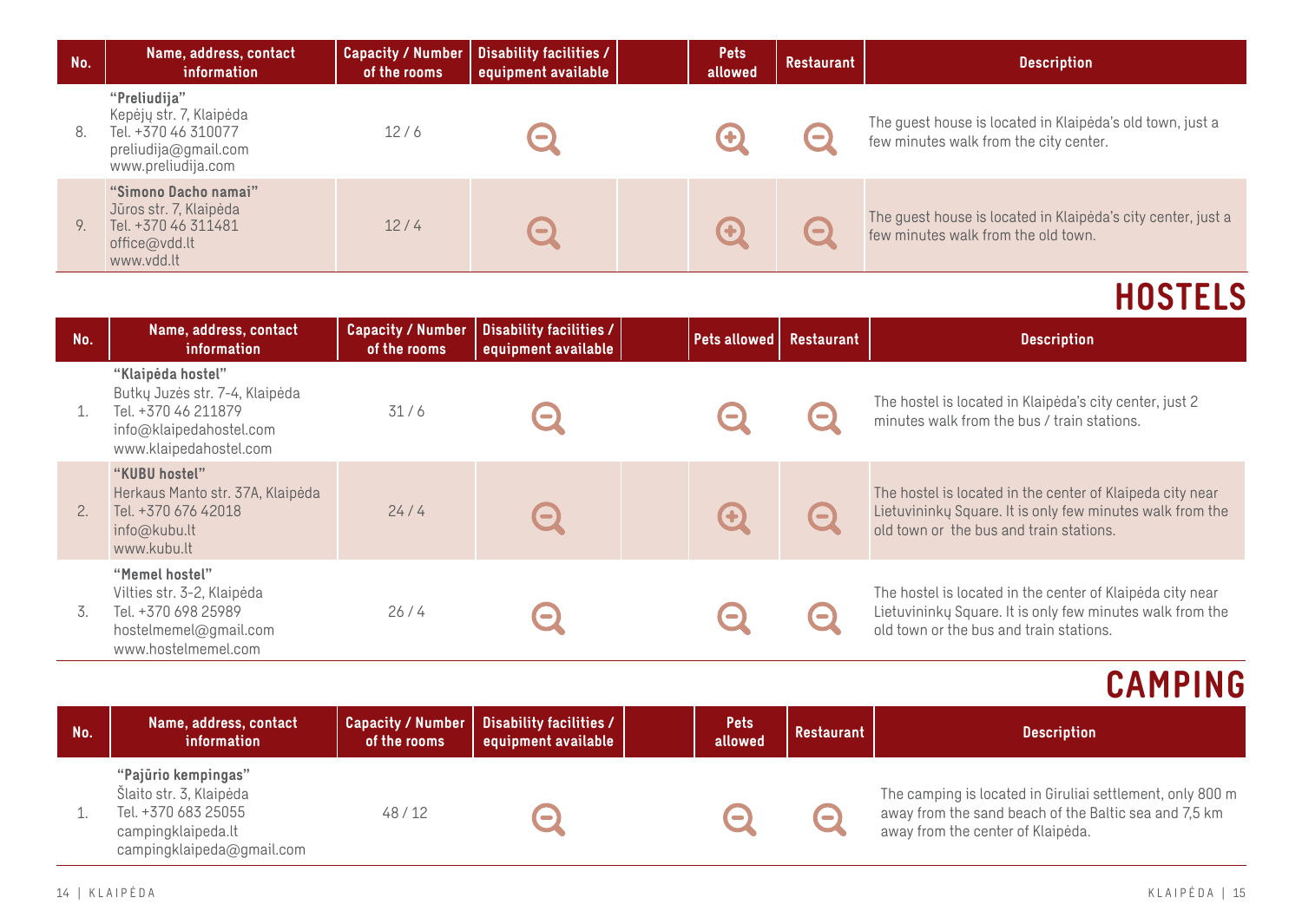#### **Venues and meeting rooms for conferences and events**

| <b>Contact information</b>                                                                           | <b>Number of</b><br>halls | <b>Number of places</b>      | Available conference equipment                                                                                                                                                                                          | Other services                                                                                      |
|------------------------------------------------------------------------------------------------------|---------------------------|------------------------------|-------------------------------------------------------------------------------------------------------------------------------------------------------------------------------------------------------------------------|-----------------------------------------------------------------------------------------------------|
| <b>Guest house "Aismares"</b><br>Tilžės str. 9<br>info@aismares.lt<br>www.aismares.lt                | 1                         | 80                           | Multimedia projector, screen<br>Wi-Fi                                                                                                                                                                                   | Accommodation<br>٠<br>Restaurant: coffee breaks<br>Free parking                                     |
| Hotel "Amberton" 4****<br>Naujojo Sodo str. 1<br>konferencijos@amberton.lt<br>www.ambertonhotels.com | 5                         | 100, 100, 100, 100 and<br>80 | Multimedia projector, screen, computer<br>Wi-Fi<br>$\bullet$<br>Sound system<br>$\bullet$<br>Board, markers, paper<br>Printing and copying services<br>Simultaneous translation equipment<br><b>Functional lighting</b> | Accommodation<br>Restaurant: full catering,<br>coffee breaks, banquets                              |
| Hotel "Ararat" 4****<br><b>All Suites Hotel</b><br>Liepų str. 48A<br>info@ararat.lt<br>www.ararat.lt | $\mathbf 1$               | 100                          | Multimedia projector, screen, computer<br>Printing and copying services<br>Wi-Fi<br>Acoustic sound system<br>Board, markers, paper<br>Functional lighting<br>Air conditioning system                                    | Accommodation<br>Restaurant: full catering,<br>coffee breaks, banquets<br>Free parking<br>$\bullet$ |
| Hotel "Dunetton" 4****<br>Jūros str. 23<br>hello@dunettonhotel.lt<br>www.dunettonhotel.lt            | 1                         | 30                           | Multimedia projector, screen, computer<br>Printing and copying services<br>Wi-Fi<br>Sound system                                                                                                                        | Accommodation<br>Restaurant, coffee breaks                                                          |
| Hotel "Euterpė" 4****<br>Daržų str. 9 / Aukštoji str. 15<br>hotel@euterpe.lt<br>www.euterpe.lt       | $\mathbf 1$               | 50                           | Multimedia projector, screen<br>Board<br>Wi-Fi<br>Sound system<br>Air conditioning system                                                                                                                               | Accommodation<br>Restaurant: full catering,<br>coffee breaks                                        |
| Guest house "Friedricho svečių namai"<br>Šaltkalvių str. 3<br>hotel@pasazas.lt<br>www.pasazas.lt     | $\overline{3}$            | 15, 25, 60                   | Multimedia projector, screen<br>Wi-Fi<br>Sound system<br>Board, markers, paper<br>$\bullet$                                                                                                                             | Accommodation<br>Restaurant: coffee breaks                                                          |
| "IQ0S"<br>Žvejų str. 4<br>www.iqos.lt                                                                | 1                         | 130                          | Multimedia projector<br>Screen<br>Wi-Fi<br>Sound system<br>$\bullet$                                                                                                                                                    |                                                                                                     |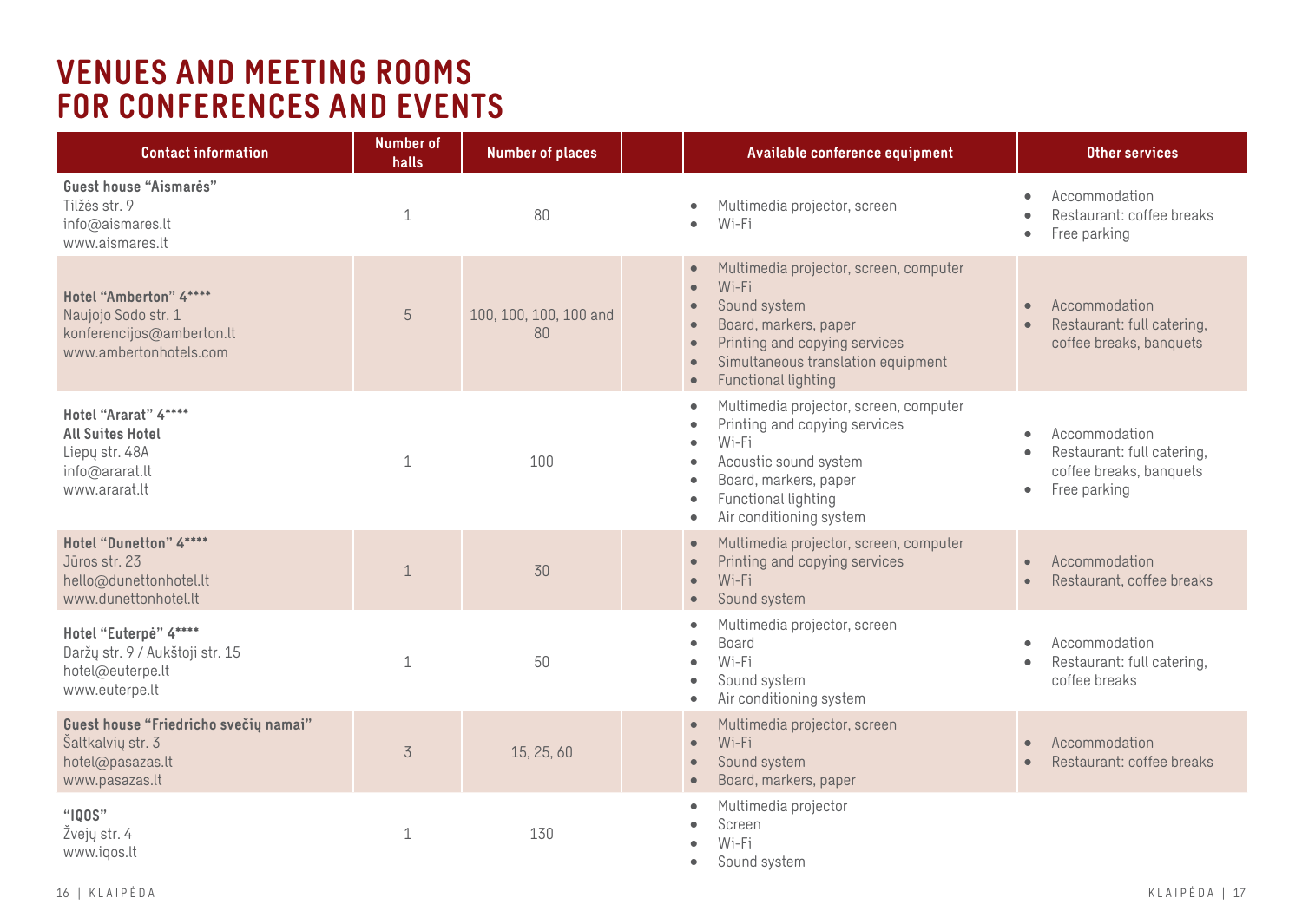| <b>Contact information</b>                                                                                             | <b>Number of</b><br>halls | <b>Number of places</b> | Available conference equipment                                                                                                                                                                                                     | Other services                                                                                                   |
|------------------------------------------------------------------------------------------------------------------------|---------------------------|-------------------------|------------------------------------------------------------------------------------------------------------------------------------------------------------------------------------------------------------------------------------|------------------------------------------------------------------------------------------------------------------|
| Hotel "Memel" 3***<br>Bangų str. 4<br>info@memelhotel.lt<br>www.memelhotel.lt                                          | $\overline{c}$            | 30,8                    | Screen<br>$\bullet$<br>$Wi-Fi$<br>$\bullet$<br>Sound system<br>Board, markers, paper<br>$\bullet$<br>Printing and copying services<br>$\bullet$                                                                                    | Accommodation<br>Restaurant: coffee breaks                                                                       |
| Hotel "Michaelson boutique Hotel" 4****<br>Žvejų str. 18A<br>info@hotelmichaelson.com<br>www.hotelmichaelson.com       | $\mathbf{1}$              | 30                      | Flipchart board, markers, paper, printing and<br>$\bullet$<br>copying services, notebooks, pens<br>Smart board<br>Wi-Fi<br>$\bullet$                                                                                               | Accommodation<br>Restaurant: full catering,<br>coffee breaks, banquets                                           |
| Hotel "National hotel Klaipėda" 4****<br>Žvejų str. 21<br>info@nationalhotel.lt<br>www.nationalhotel.lt                | $\overline{c}$            | 40, 40                  | Multimedia projector, screen, computer<br>$\bullet$<br>Wi-Fi<br>$\bullet$<br>Sound system<br>$\bullet$<br>Board, markers, paper<br>$\bullet$<br>Printing and copying services<br>$\bullet$<br>Air conditioning system<br>$\bullet$ | Accommodation<br>$\bullet$<br>Restaurant: full catering,<br>coffee breaks, banquets                              |
| Hotel "Navalis" 4****<br>Herkaus Manto str. 23<br>info@navalis.lt<br>www.navalis.lt                                    | $\overline{3}$            | 60, 45, 25              | Multimedia projector, screen, computer<br>$\bullet$<br>$Wi-Fi$<br>$\bullet$<br>Sound system<br>$\bullet$<br>Board, markers, paper<br>$\bullet$<br>Simultaneous translation equipment<br>$\bullet$<br>Printing and copying services | Accommodation<br>$\bullet$<br>Restaurant: full catering,<br>coffee breaks, banquets<br>Free parking<br>$\bullet$ |
| Hotel "Palva" 3***<br>Smiltynės str. 19<br>info@hotelpalva.lt<br>www.hotelpalva.lt                                     | $\mathbf 1$               | 25                      | Multimedia projector, screen, computer<br>$\bullet$<br>Wi-Fi<br>$\bullet$<br>Sound system<br>$\bullet$<br>Board, markers, paper<br>$\bullet$<br>Printing and copying services<br>$\bullet$                                         | Accommodation<br>$\bullet$<br>Restaurant: full catering,<br>$\bullet$<br>coffee breaks, banquets                 |
| Hotel "Radisson BLU" 4****<br>Šaulių str. 28<br>sales.klaipeda@radissonblu.com<br>www.radissonblu.com/hotel-klaipeda   | $\overline{c}$            | 50,50                   | Multimedia projector, screen, computer<br>$\bullet$<br>$Wi-Fi$<br>$\bullet$<br>Simultaneous translation equipment<br>$\bullet$<br>Printing and copying services<br>Air conditioning system<br>$\bullet$                            | Accommodation<br>$\bullet$<br>Restaurant: full catering,<br>coffee breaks, banquets                              |
| Guest house "Simono Dacho namai"<br>Jūros str. 7<br>office@vdd.lt<br>www.vdd.lt                                        | $\mathbf 1$               | 50                      | Multimedia projector, screen<br>$\bullet$                                                                                                                                                                                          | Accommodation                                                                                                    |
| Hotel "Smiltynės jachtklubas" 3***<br>Smiltynės str. 25<br>info@smiltynesjachtklubas.lt<br>www.smiltynesjachtklubas.lt | $\overline{c}$            | 84, 200                 | Multimedia projector, screen<br>Wi-Fi<br>$\bullet$<br>Printing and copying services<br>Air conditioning system<br>$\bullet$                                                                                                        | Accommodation<br>Restaurant: coffee breaks                                                                       |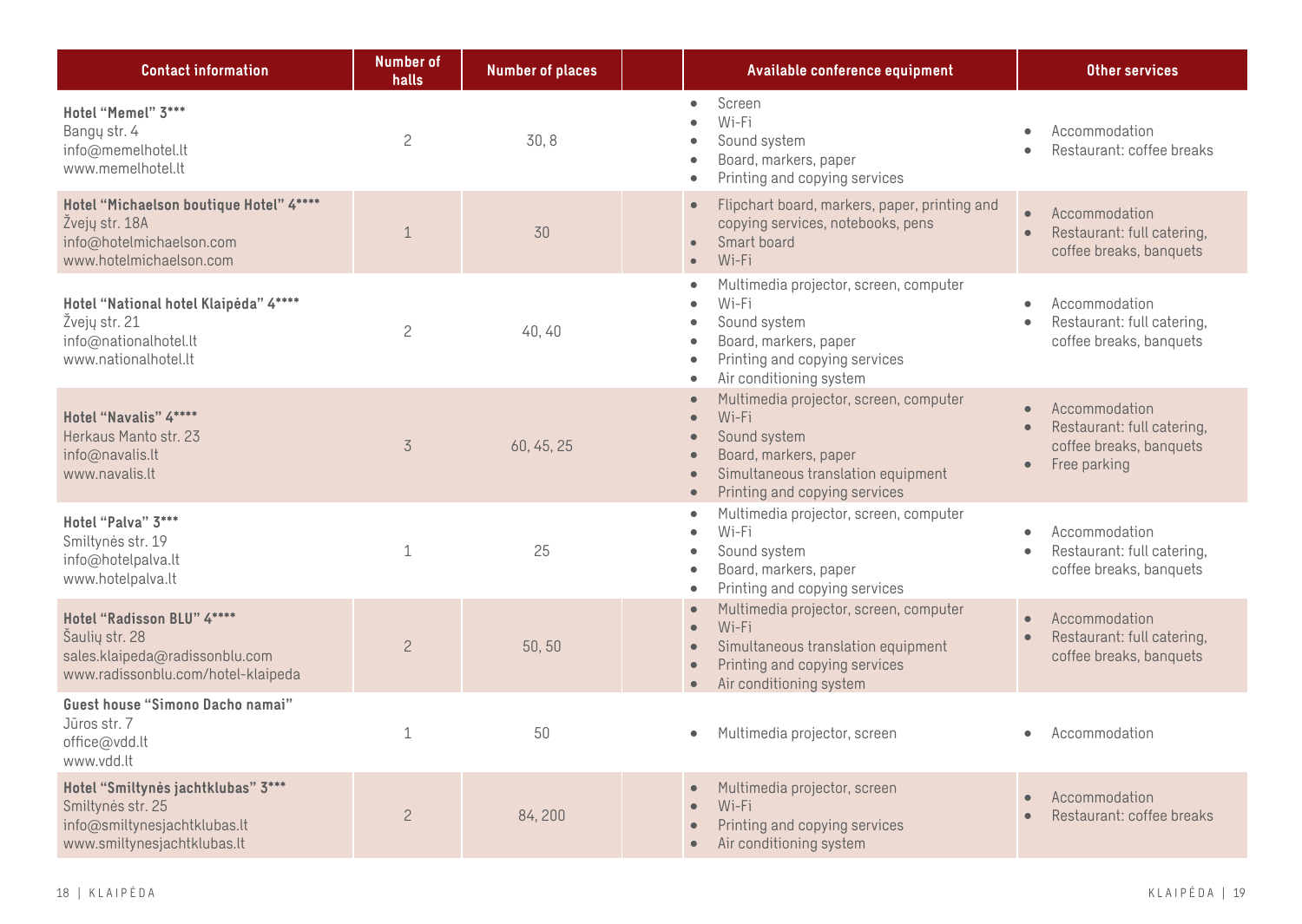| <b>Contact information</b>                                                                                         | <b>Number of</b><br>halls | <b>Number of places</b> | Available conference equipment                                                                                                                                                                          | Other services                                                                                      |
|--------------------------------------------------------------------------------------------------------------------|---------------------------|-------------------------|---------------------------------------------------------------------------------------------------------------------------------------------------------------------------------------------------------|-----------------------------------------------------------------------------------------------------|
| Hotel "Klaipėda Art Hotel Bohema"<br>$3***$<br>Galinio Pylimo str. 16<br>lugne@tubinas.lt<br>www.tubinas.eu        | 1                         | 40                      | Multimedia projector, screen, computer<br>$\bullet$<br>Wi-Fi<br>$\bullet$<br>Board, markers, paper<br>Printing and copying services<br>Air conditioning system                                          | Accommodation<br>$\bullet$<br>Restaurant: full catering,<br>$\bullet$<br>coffee breaks, banquets    |
| Hotel "Ibis Styles Klaipeda Aurora" 3***<br>Nemuno str. 51<br>HA0X6@accor.com<br>accorhotels.com                   | 3                         | 20, 100, 300            | Multimedia projector, screen<br>Wi-Fi<br>Sound system                                                                                                                                                   | Accommodation<br>Restaurant: full catering,<br>$\bullet$<br>coffee breaks, banquets<br>Free parking |
| Hotel "Old Mill Conference" 3***<br>Žvejų str. 20<br>conference@oldmillhotel.lt<br>www.oldmillhotel.lt             | $\sqrt{2}$                | 50,100                  | Multimedia projector, computer<br>TV set<br>Wi-Fi<br>Air conditioning                                                                                                                                   | Accommodation<br>Restaurant: full catering,<br>coffee breaks, banquets                              |
| Hotel "Morena" 3***<br>Audros str. 8A<br>admin@morenahotel.lt<br>www.morenahotel.lt                                | $\overline{c}$            | 16,90                   | Multimedia projector, screen, computer<br>Sound system                                                                                                                                                  | Accommodation<br>Full catering                                                                      |
| Hotel "Green Park Hotel Klaipėda" 3***<br>Minijos str. 119<br>events.klaipeda@greenhotels.lt<br>www.greenhotels.lt | $\overline{c}$            | 60,80                   | Multimedia projector, screen, computer<br>Board, markers, paper<br>$\bullet$<br>Wi-Fi<br>$\bullet$                                                                                                      | Accommodation<br>Free parking<br>$\bullet$                                                          |
| Klaipėda drama theatre<br>Teatro str. 2<br>info@kld.lt<br>www.kldteatras.lt                                        | $\overline{c}$            | 149, 417                | Multimedia projector, screen<br>Air conditioning system<br>Sound system<br>Modern stage lighting                                                                                                        | Cafe: catering, coffee breaks<br>$\bullet$                                                          |
| Klaipeda concert hall<br>Šaulių str. 36<br>info@koncertusale.lt<br>www.koncertusale.lt                             | $\overline{c}$            | 175,600                 | Multimedia projector, screen<br>Sound system<br>Modern stage lighting<br>$\bullet$                                                                                                                      | Free parking<br>$\bullet$                                                                           |
| Klaipeda Castle multifunctional hall<br>Priešpilio str. 2<br>info@jurossvente.lt<br>www.jurossvente.lt             | $\mathbf{1}$              | 400                     | Multimedia projector, screen, sound system<br>$\bullet$<br>Modern stage lighting<br>Simultaneous translation equipment<br><b>HD Camera</b><br>Wi-Fi<br>Board, markers, paper<br>Air conditioning system |                                                                                                     |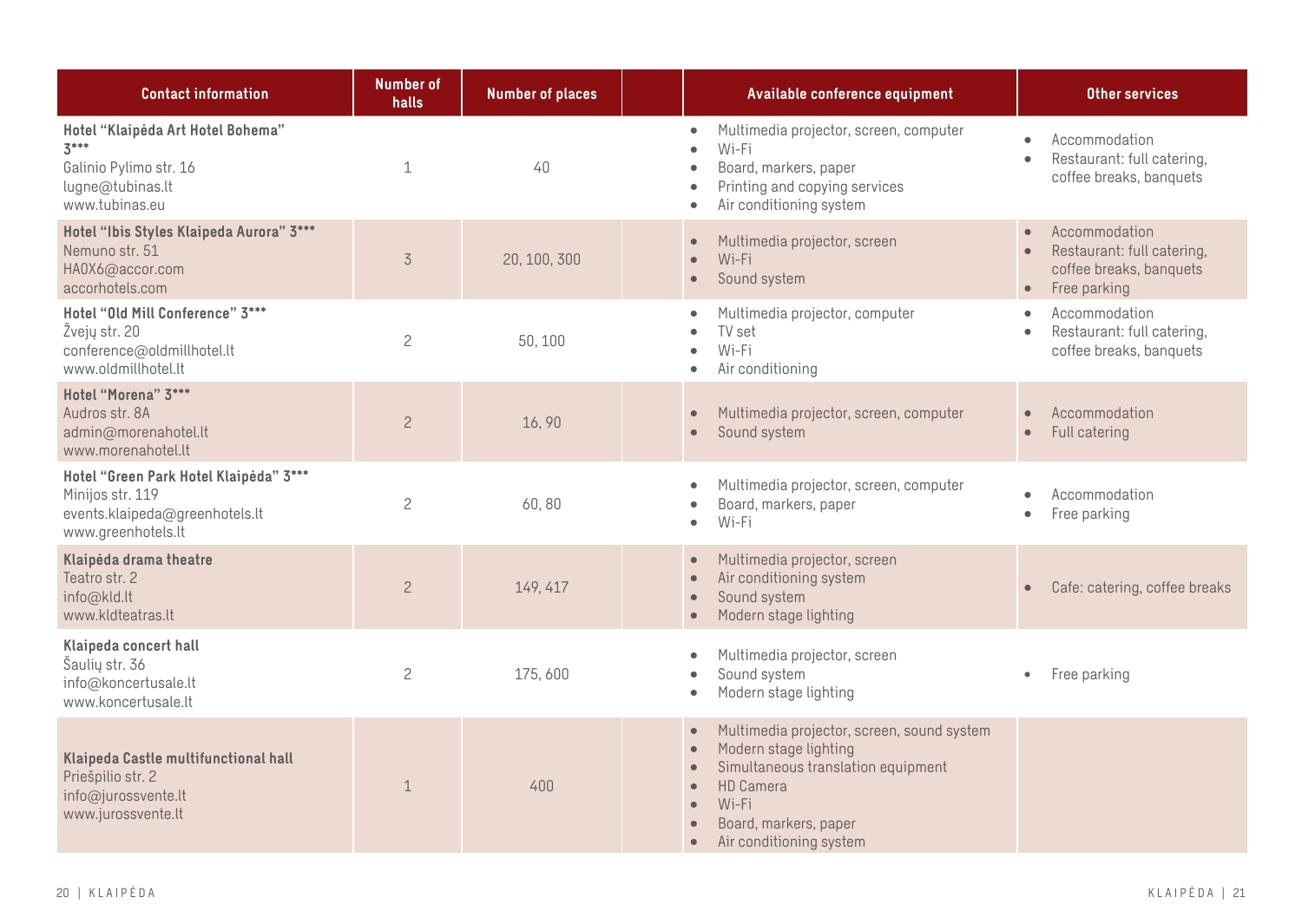| <b>Contact information</b>                                                                                         | <b>Number of</b><br>halls   | <b>Number of places</b>        | Available conference equipment                                                                                        | Other services                           |
|--------------------------------------------------------------------------------------------------------------------|-----------------------------|--------------------------------|-----------------------------------------------------------------------------------------------------------------------|------------------------------------------|
| Klaipėda tourism and culture<br>information center<br>Turgaus str. 7<br>tic@klaipedainfo.lt<br>www.klaipedainfo.lt |                             | 20                             | Multimedia projector, screen, computer<br>Printing and copying services<br>Wi-Fi<br>$\bullet$                         |                                          |
| The Culture factory<br>Bangų str. 5A<br>info@kepa.lt<br>www.kulturosfabrikas.lt                                    | $5 + Lounge-$<br>type lobby | 50, 100, 100, 115, 170,<br>211 | Multimedia projector, screen<br>$\bullet$<br>Wi-Fi<br>$\bullet$<br>Sound system<br>$\bullet$<br>Modern stage lighting |                                          |
| <b>LCC</b> university<br>Kretingos str. 36<br>info@lcc.lt<br>www.lcc.lt                                            | 9                           | 30, 60, 220, 1500              | Multimedia projector, screen<br>Wi-Fi<br>Sound system<br>$\bullet$                                                    |                                          |
| Lithuania Maritime Museum - Dolphinarium<br>Smiltynės str. 3<br>info@muziejus.lt<br>www.muziejus.lt                | $\overline{3}$              | 50, 100, 1000                  | Multimedia projector, screen<br>Sound system                                                                          | Café: coffee breaks<br>Transfer services |
| The Švyturio arena<br>Dubysos str. 10<br>info@svyturioarena.lt<br>www.svyturioarena.lt                             | 2                           | 30,5000                        | Multimedia projector, screen<br>Sound system<br>$\bullet$                                                             | Catering, coffee breaks,<br>banquets     |



TOURS IN BALTIC STATES & CITY EXCURSIONS



www.klaipedatours.eu info@klaipedatours.eu<br>Turgaus str.2, Klaipeda, LITHUANIA



**RENT-A-CAR FROM A LOCAL COMPANY** 

#### CENTRAL LOCATION, COMPETETIVE PRICES, HIGHEST QUALITY SERVICE

DELIVERY TO ALL CLOSEST AIRPORTS NO HIDDEN COSTS/CREDIT CARD FEES!

www.klaipedatours.eu/car-rental rent@klaipedatours.eu Turgaus str. 2, Klaipeda, Lithuania